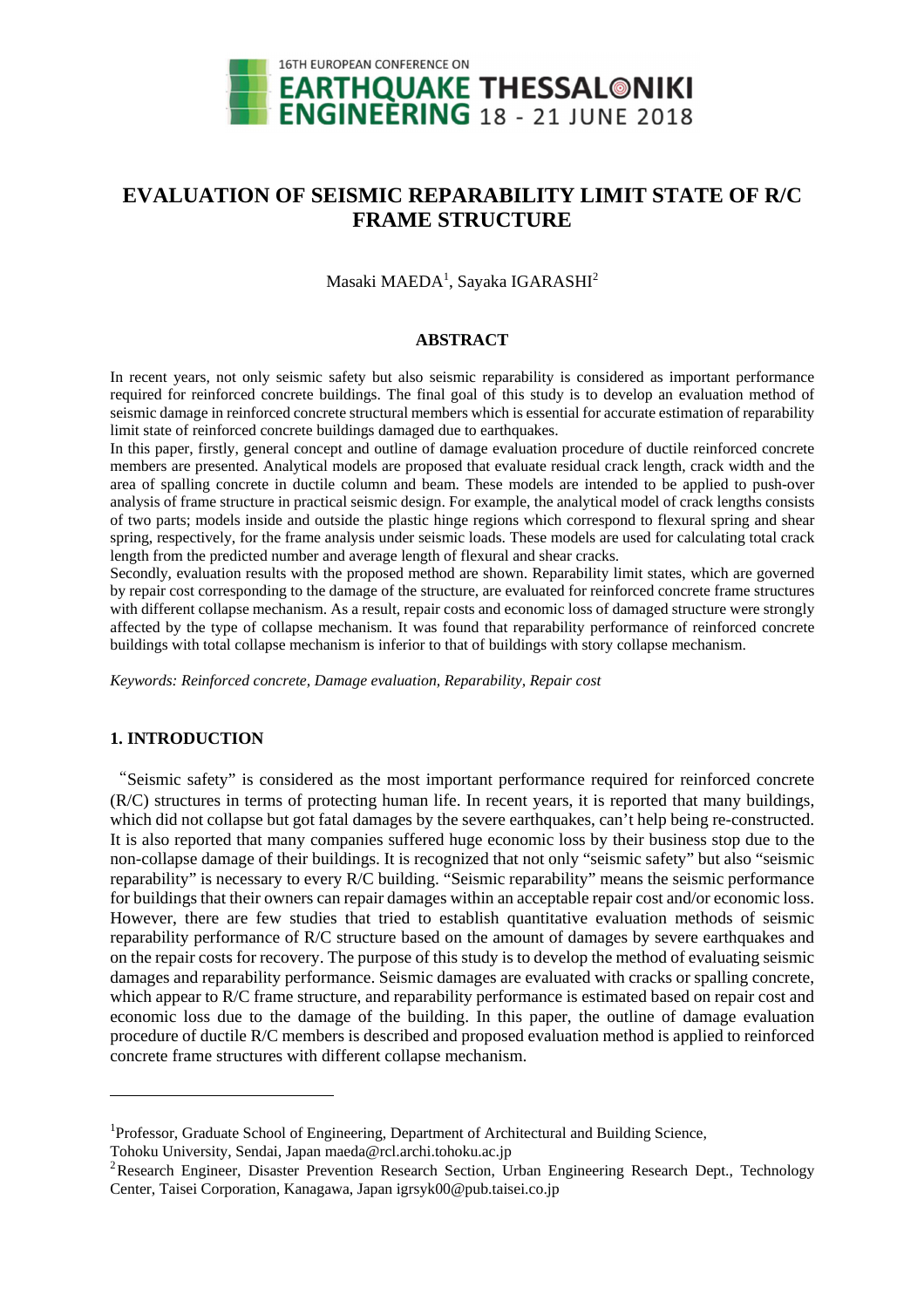#### **2. PROCEDURE FOR EVALUATING REPARABILITY PERFORMANCE OF R/C FRAME**

The proposed "damage evaluation models" for R/C beams and columns, which are applied to ductile R/C members, enable the prediction of the amount of damages occurred to R/C members. They include "crack length evaluation models", "crack width evaluation model" and "spalling concrete evaluation model". They are intended to apply to push-over analysis which is typically used for structural design of R/C buildings. In the push-over analysis, every member of the frame is regarded as spring model, which has two flexural springs and one shear spring. The proposed damage evaluation models relate the deformation of these springs to the amount of damages, such as residual crack length or crack width and so on. Therefore, the amount of damages which appear to each member can be estimated analytically. Total damages of the frame can be summed up, and the repair cost and/or the recovery period can be also estimated in the design stage, which are useable for assessing the seismic reparability performance, restoration possibility and business continuity of/in buildings after severe earthquake. Figure 1 shows the procedure for damage evaluation of R/C frame structure.



Figure 1. Procedure for damage evaluation of R/C frame structure

In order to express the easy repair possibility of a building, "Rr-index" is introduced, which is the ratio of repair cost to the re-construction cost of the buildings. The Rr-index, which indicates the burden of repair cost due to severe damages, can be used for deciding reparability limit state of a building. Here is an expression of Rr-index to Equation 1.

$$
R_r = \frac{C_r + L_r}{C_n + L_n} \tag{1}
$$

where,  $R_f$ : the ratio of repair cost to re-construction cost for the building,  $C_f$ : repair cost for the damaged building, *Cn*: re-construction cost for the damaged building, *Lr*: economic loss during the period for finishing recovery, *Ln*: economic loss during the period for re-construction.

If a building tends to suffer serious damages due to severe earthquakes and need large cost and long recovery periods, the value of its  $R_r$ -index is large, and it is judged to have insufficient reparability performance.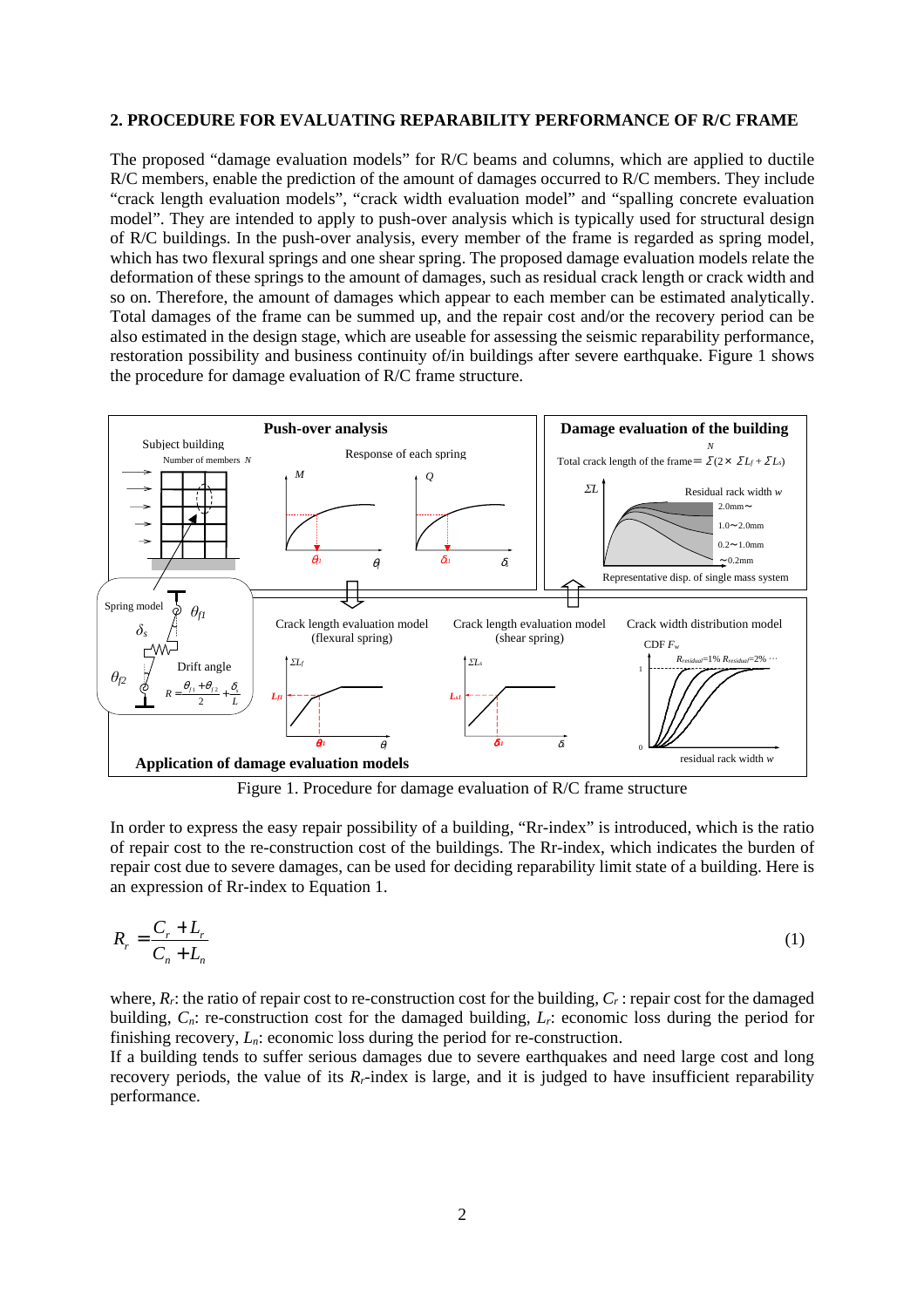#### **3. MODEL FOR EVALUATING THE AMOUNT OF DAMAGE IN R/C MEMBERS**

The analytical models for estimating the amount of damages which progress in the surface of R/C member are proposed in this section. The modelled damages include crack length, residual crack width and the area of spalling concrete. Crack width distribution model which consist of proposed models are constructed as the beta-distribution based on some loading tests which is conducted by the group of Maeda et al. The area of spalling concrete is modelled based on the strain corresponding to the compressive strength of the concrete. Details of the model for crack length/width and spalling concrete are described in reference by Igarashi and Maeda (2009, 2010).

Figure 2 illustrates cracks distribution in R/C beam or column when they are under the cyclic lateral load, where the thick lines show the cracks induced by shear force of clockwise direction. The "hinge region" is the area at two ends of the member that flexural-shear cracks come up in the surface. The "non-hinge region" is the other area, where flexural cracks and shear cracks come up in the surface.

In the damage evaluation models, the progress of crack length in "hinge region" is related to the rotation angle of flexural springs and the progress of crack length in "non-hinge region" is related to the displacement of shear spring.

In brief, the relations are sketched in Figure 2. The flexural crack length Σ*Lf* progress curve matches to the skeleton curve of flexural spring and the shear crack length Σ*Ls* progress curve matches to the skeleton curve of shear spring. According to some experimental studies conducted by the group of authors, the progress curve of total crack length in one hinge region,  $\Sigma L_f$ , is represented as tri-linear curve, which has a start point  $P_s(\theta_{cr}, L_{crf})$  and two pass points  $P_1(\theta_v, L_{v,f})$  and  $P_2(2\theta_v, L_{maxf})$ . In the similar way, the progress curve of total crack length in one non-hinge region, Σ*Ls* , is represented as bilinear curve, which has a start point  $P_s(\delta_{scr}, L_{cr,s})$  and pass point  $P_1(\delta_{mu}, L_{ms,s})$ . The expressions for calculating *Lmax,f* and *Lmax,s* are shown in Equations 2 and 3. Each equation is represented with the number of cracks, average length of one crack and effect of cyclic load.

$$
L_{\max,f} = \frac{l_p}{S_{av,f}} \left\{ 2\alpha (D - x_n) + \beta b \right\} \times 2
$$
\n
$$
L_{\max,s} = \left[ \frac{l_{cr} - l_p}{S_{av,s,b}} \left\{ 2(2c + \phi) + b \right\} \times 2 + \frac{\left\{ D - 2(2c + \phi) \right\} \cos \theta + \left( L - l_p \right) \sin \theta}{S_{av,s,D}} \cdot \frac{D - 2(2c + \phi)}{\sin \theta} \times 2 \right] \times 2
$$
\n(3)

J

 $, s, b$ 

L

*bsav*

where, *D*: depth of the member, *b*: width of the member,  $S_{av,f}$ : averaged interval of flexural cracks in hinge region, α and *β*: progress coefficient of crack length, α is 1.4 and *β* is 1.2, *lp*: length of hinge region of the member,  $x_n$ : neutral position,  $l_{cr}$ : length of the member that flexural cracks come off,  $S_{av,s,b}$ : averaged interval of flexural cracks in non-hinge region. *Sav,a,D*: averaged interval of shear cracks in nonhinge region. *c*: the distance from the surface of concrete to the surface of main bar,  $\phi$ : diameter of main bar,  $\theta$ : angle between a shear crack and an axis of member, *L*: length of the member.



Figure 2. Idealization of crack state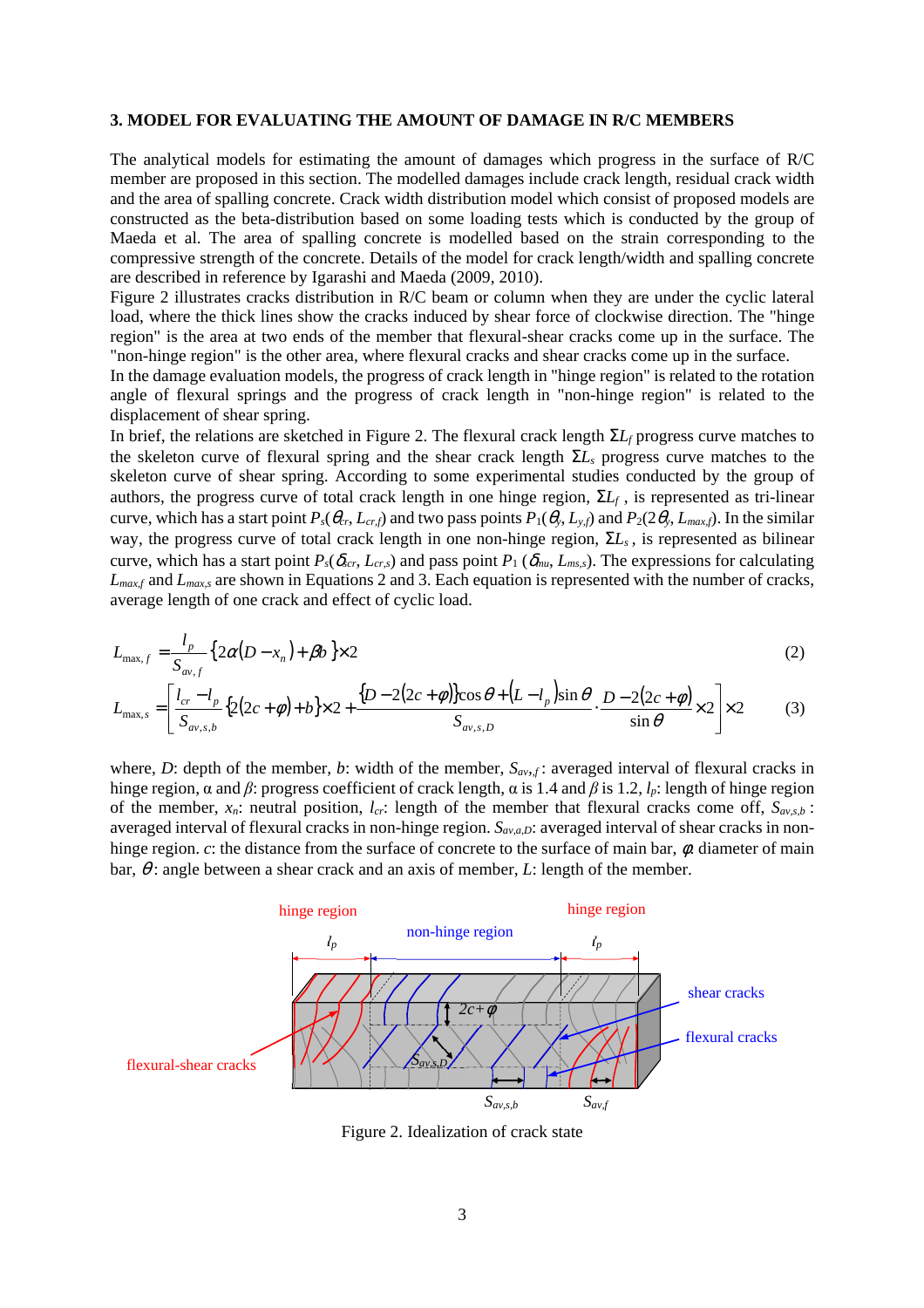



 $\theta_{cr}$ : rotation angle of flexural spring at the time the first flexural crack appears,  $\theta$ <sub>*i*</sub>: rotation angle of the flexural spring at the time the member yields,  $2\theta_{\rm v}$ : rotation angle of the flexural spring at the time total crack length of hinge region reaches to the maximum (in this case, ductility factor of the member is assumed to be 2.0), *Mcr*: moment of flexural spring at the time the first flexural crack appears, *My*: moment of flexural spring at the time the member yields, *Mu*: moment of flexural spring at the time the member reaches to the ultimate strength. *Lcr,f* : total crack length of the hinge region at the first flexural crack appears.  $L_{y,f}$ : total crack length of hinge region at the time the member yields, *Lmax,f* : maximum total crack length of hinge region at the time the member reaches to ultimate strength.

 $\delta_{\text{scr}}$ : displacement of the shear spring at the time the first shear crack appears,  $\delta_{mu}$ : displacement of the shear spring at the time the member reaches to flexural vielding,  $\delta_u$ : displacement of the shear spring at the time the member reaches to the maximum shear strength, *Qscr*: shear strength of the shear spring at the time the first shear crack appears, *Qmu*: shear strength of the shear spring at the time the member reaches to flexural yielding, *Qsu*: shear strength of the shear spring at the time the member reaches to shear ultimate strength. *Lscr,s*: total crack length of non-hinge region at the time the first shear crack appears. *Lmu,s* : total crack length of non-hinge region at the time the member reaches to flexural yielding, *Lmax,s* : maximum total crack length of non-hinge region, which is the same as *Lmu,s* .

Figure 3. Crack progress curves and skeleton curve of springs

#### **4. PUSH-OVER ANALYSIS AND DAMAGE EVALUATION OF R/C STRUCTURES**

This chapter describes damages and seismic performance evaluation of R/C structures, where subject structures have different type of collapse mechanisms; story collapse mechanism or total collapse mechanism.

#### *4.1 Overview of subject structures and push-over analysis*

Figure 4 shows the R/C frame model which has 4 spans and 4 stories. The mass of each floor is 307.2 ton, which is intended 1.2 ton/m2 of unit mass. The analysis is conducted for 3 frames (S03, S06 and T03), which are different from the type of collapse mechanism (story collapse mechanism for S03, S06 or total collapse mechanism for T03) and base shear coefficients  $C_B$  at the collapse mechanism ( $C_B$  =0.3 for S03, T03 and 0.6 for S06). The circle points in Figure 4 shows the locations of yielding of the members. Figure 5 shows the cross section of columns and beams of T03 frame and Table 1 shows details of the members; bar arrangement and material strength. As for S03 and S06, the strength of the members and cross sections of members are set so as that the seismic performance of S03 is almost the same with that of T03 at serviceability limit state, and that the seismic performance of S06 is almost the same with that of T03 at safety limit state. In this analysis, the serviceability limit state of frames is decided as the state when one member reaches yielding, and the safety limit state of frames is decided as the state when one story displacement reaches to 1/50rad.





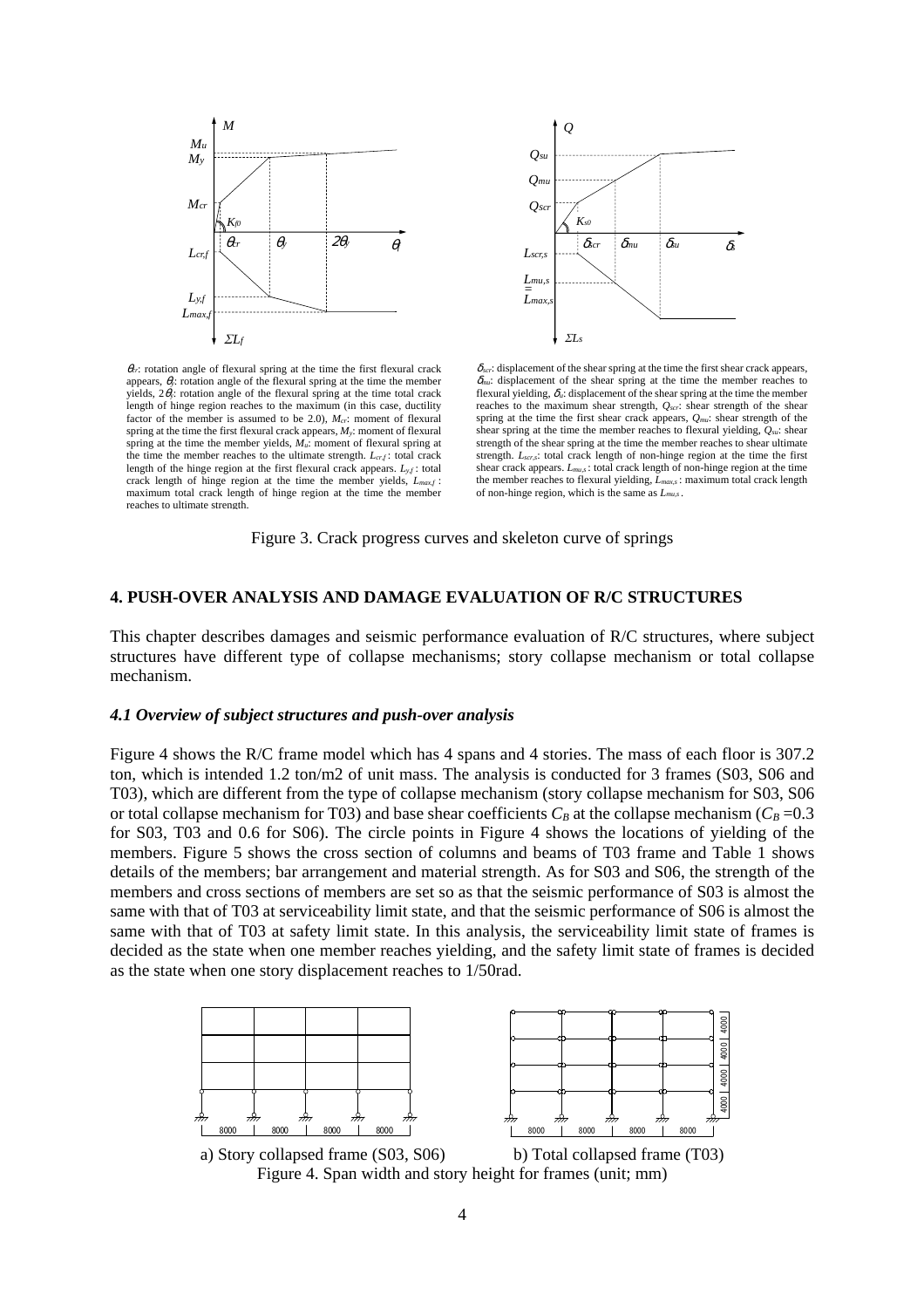





| T <sub>03</sub> |                            |                 |  |  |  |  |  |  |
|-----------------|----------------------------|-----------------|--|--|--|--|--|--|
| Column          | Cross section              | 800x800         |  |  |  |  |  |  |
|                 | Main bar                   | 16-D38(SD490)   |  |  |  |  |  |  |
|                 | Hoop                       | 4-D16@60(SD590) |  |  |  |  |  |  |
|                 | $F_c$ (N/mm <sup>2</sup> ) | 24              |  |  |  |  |  |  |
| Beam            | Cross section              | 800x600         |  |  |  |  |  |  |
|                 | Main bar                   | 16-D38(SD490)   |  |  |  |  |  |  |
|                 | Hoop                       | 4-D16@60(SD590) |  |  |  |  |  |  |
|                 | $F_c$ (N/mm <sup>2</sup> ) | 24              |  |  |  |  |  |  |

Table 1. member parameter for frames

Push-over analysis is conducted for 3 frames which are explained above. In the analysis, it is assumed that external force follows Ai distribution and floor stiffness are sufficiently large. Each member of the frame is expressed by spring model, which has two flexural springs and one shear spring. The skeleton curves of each spring are set based on the size of cross section, bar arrangement and material strength of the member.

The skeleton curves of the flexural springs in T03 are set, which are represented as tri-linear curves as shown in Figure 3. The skeleton curve of S06's column is set as the same with that of T03's.

S03's column is set, where yield strength of S03 of 1st story is set in proportion to the ratio of S03's and S06's base shear coefficient. S06 and S03's skeleton curves of beams are set so that the displacements at the time of cracking and yielding fit with those T03's, and yield strength is sufficiently large. The stiffness reduction rates after cracking or after yielding are assumed to 0.300 and 0.001 for flexural springs, to 0.500 and 0.001 for the shear spring.

# *4.2 Seismic performance of frames obtained by Push-over analysis*

In the push-over analysis, S03 and S06 frame reached to story collapse mechanism by the yielding of top and bottom of 1st story columns. T03 frame reached to total collapse mechanism by the yielding of ends of all beams. Figure 6 shows story shear force coefficient-displacement relationship of S06 and T03 as an example. It is confirmed that the displacement of S06 frame is concentrated on 1st story, and base shear coefficient is reached about 0.6 and that displacement of T03 frame is dispersed in all floors and base shear coefficient is reached about 0.3.

For confirming the seismic performance of the frames, "seismic capacity index" in "Guidelines for Performance Evaluation of Earthquake Resistant Reinforced Concrete Buildings (Draft)" of AIJ (2004) is introduced. This index, which represents seismic performance of R/C structure as definite value, is the ratio of intensity of ground motion that arise the limit states for the structure to the intensity of standardized ground motion. The limit states are considered about serviceability limit state and safety limit state which is defined in 4.1. The seismic indices of these frames, evaluated based on the guidelines, are 0.25, 0.48, 0.22 at reparability limit state, and 0.59, 0.74, 0.86 at safety limit state. The seismic performance of S03 at the serviceability limit state frame can be considered nearly the same with T03 and the seismic performance of S06 at the safety limit state can be considered nearly the same with T03.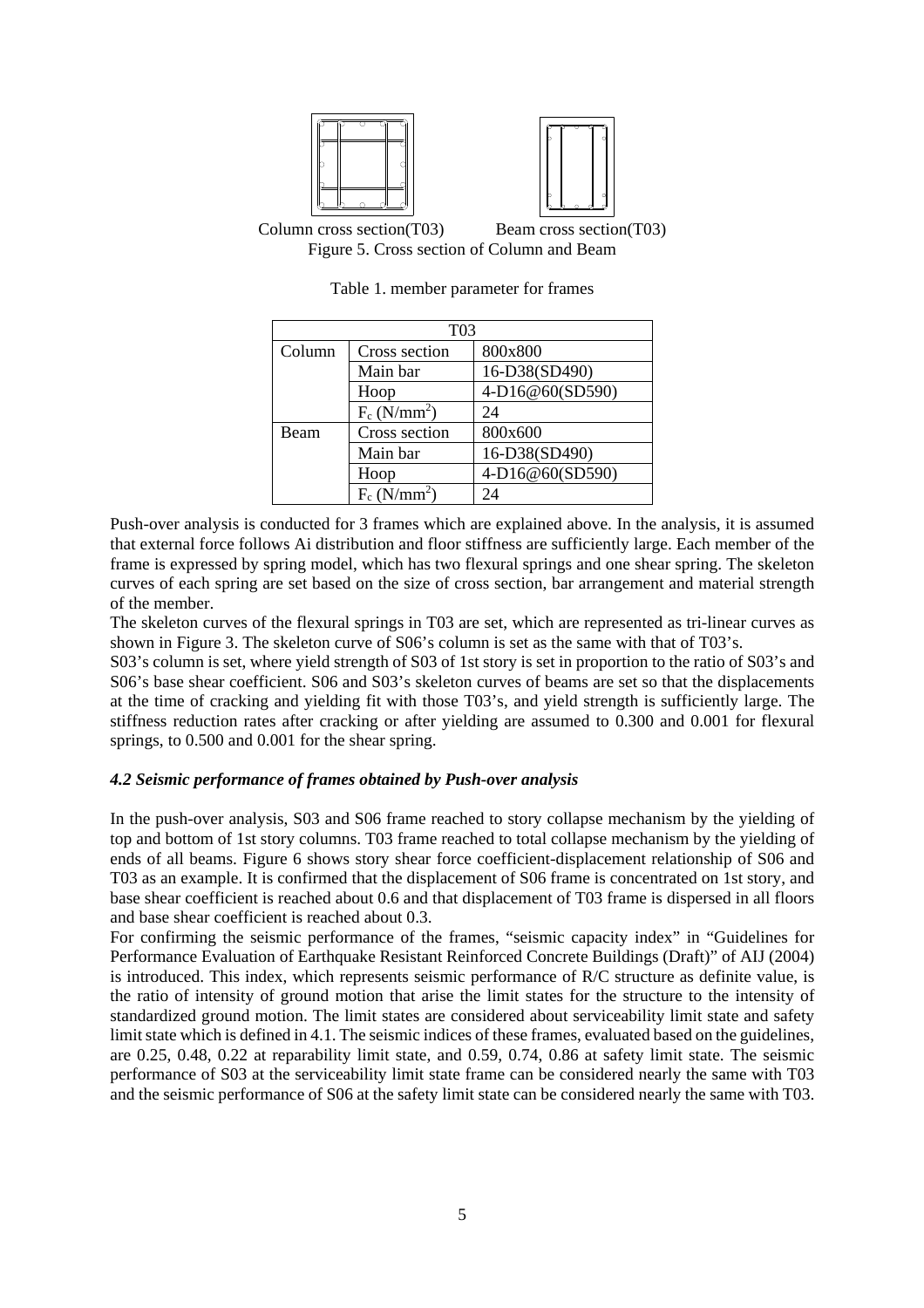

Figure 6. Story shear force coefficient-displacement relationship

# *4.3 Amount of damage and repair cost analysis*

# *4.3.1 Total crack length and spalling area*

Figure 7 shows the relationship between total crack length and representative displacement of the frame. The total crack length is calculated by the deformation of springs in push-over analysis and the representative displacement is calculated by regarding the frame model as single mass system. It is found that, for the same representative displacement, T03 frame with total collapse mechanism has longer crack length than S03 or S06, story collapsed frame, except the range of very small displacement. This is because the total collapsed frame has much more damage area than the story collapsed frame. On the other hand, S03 and S06 with story collapse mechanism have severe cracks, whose width is over 5 mm, instead of a lot of slight cracks.

# *4.3.2 Repair cost of structure*

Figure 8 shows the relationship between repair cost of frame and representative displacement. The damage repair cost of the member with each damage class is calculated based on the unit costs of each kind of damages in Table 2. The values of the table are decided by the study on repair cost for R/C school building damaged by earthquake (Maeda et al. 2002). Restoration of the member is assumed to be started when over 0.2 mm width of cracks appears in the surface of members because it is not general to repair cracks under 0.2 mm width. The member of the frame, which is regarded as IV or V of damage class, requires additional costs for large-scale repair construction such as an exchange of main bar and/or hoop, temporary constructions, formwork and so on. As a result, the repair cost of the frame T03 with total collapse mechanism is twice of that of the frame with story collapse mechanism.

| Damages |                               | Repair method         | Unit cost of repair cost<br>$(1EUR=120JPY)$ |  |  |
|---------|-------------------------------|-----------------------|---------------------------------------------|--|--|
| 1)      | Cracks (width of under 0.2mm) | Rub epoxy resin       | 2,000JPY (16.67EUR)                         |  |  |
| 2)      | Cracks (width of 0.2-1.0mm)   | Inject epoxy resin    | 7,300JPY (60.83EUR)                         |  |  |
| 3)      | Cracks (width of 1.0-3.0mm)   | Inject epoxy resin    | 9,000JPY (75.00EUR)                         |  |  |
| 4)      | Cracks (width of 3.0-5.0mm)   | Inject epoxy resin    | 13,000JPY (108.33EUR)                       |  |  |
| 5)      | Cracks (width of upper 5.0mm) | Inject epoxy resin    | 15,000JPY (125.00EUR)                       |  |  |
| 6)      | Concrete spalling             | Restore concrete      | 67,000JPY (558.33EUR)                       |  |  |
| 7)      | Damage classed as IV          | Change hoop and so on | 677,800JPY (5,648.33EUR)                    |  |  |
| 8)      | Damage classed as V           | Re-construct a member | 246,000JPY (2,050.00EUR)                    |  |  |

|  |  |  | Table 2. Repair method and repair cost by damage class |  |
|--|--|--|--------------------------------------------------------|--|
|  |  |  |                                                        |  |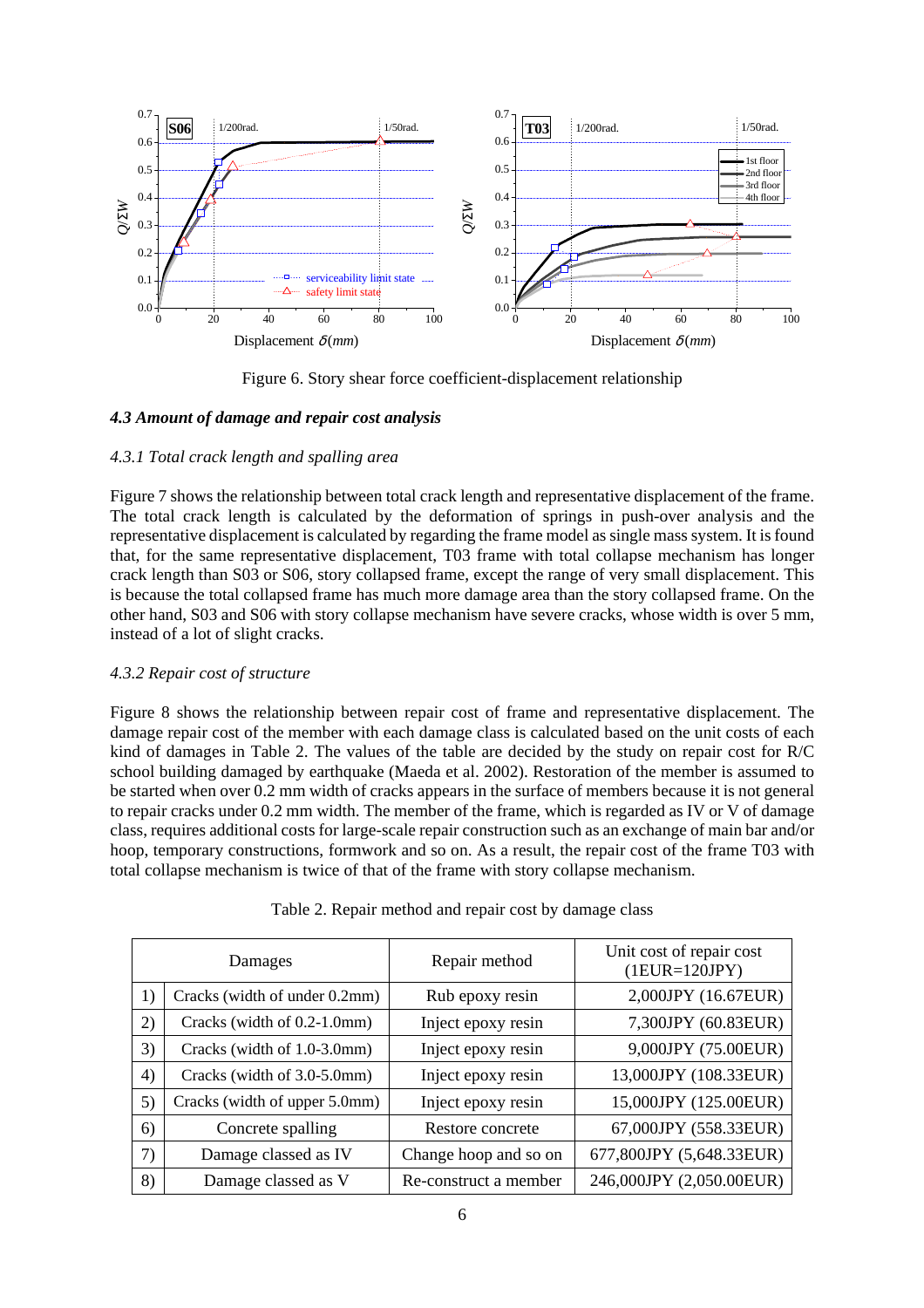| Damage class |            | Criterion for deciding Damage class                      | Repair method of<br>member (Table 4.5) |  |  |
|--------------|------------|----------------------------------------------------------|----------------------------------------|--|--|
|              | (Slight)   | cracks with under 0.2mm width appear                     |                                        |  |  |
| Н            | (Minor)    | cracks with upper 0.2mm width appear                     | 1), 2)                                 |  |  |
| Ш            | (Moderate) | cracks upper 1.0mm width appear                          | 1), 2), 3)                             |  |  |
| IV           | (Severe)   | cracks upper 2.0mm width or<br>concrete spalling appear  | 1, 2, 3, 4, 5, 6, 7                    |  |  |
|              | (Collapse) | reach end strain of core concrete( $\varepsilon$ =0.003) | 1, 2, 3, 4, 5, 6, 8                    |  |  |

Table 3. Criterion of damage class and repair method assumed in analysis



Figure 7. Relationship between representative displacement and total crack length of the frame



Figure 8. Relationship between representative displacement and total repair cost of the frame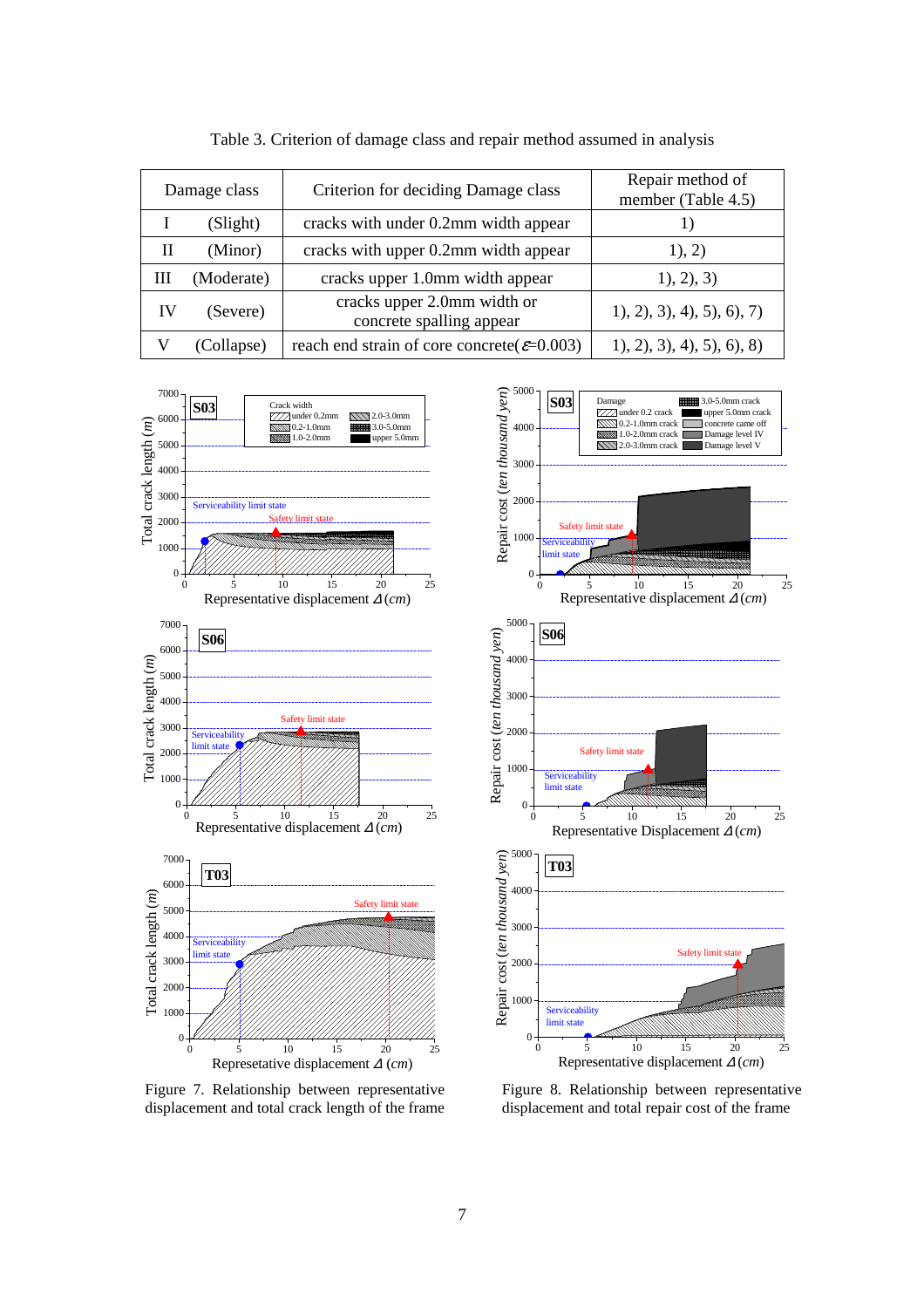### *4.4 Assumptions in seismic performance evaluation of a building*

In order to assess seismic reparability performance of frames, repair cost and economic loss should be calculated. So, "apartment building" and "office building" is selected as the building use for these frames. Under these conditions, the index of seismic reparability performance,  $R_r$ -index, are evaluated for 3frames and compared with each other. Firstly, the assumptions which are necessary to calculate *Rr*index are mentioned in the following.

#### *4.4.1. Repair cost C<sup>r</sup>*

The repair cost which calculated by the method proposed in chapter 4.3.2 represents the cost for repairing structural members such as columns and beams. Thus, it is necessary that the structural repair cost is converted into total repair cost of the building including all components of a building such as utilities or finishing. In this paper, the total repair cost of the building is calculated by using "property rate" which means the property assets amount ratio of each component to whole building. The property rate of apartment building and office building are shown in Figure 9. The repair cost of whole building is assumed to represent by property rate and repair cost of structure in Equation 4.

*total repair cost of building=repair cost of structure/ property rate of structure to whole building* (4)



Figure 9. Property rate of the newly-build building

# *4.4.2. Re-construct cost C<sup>n</sup>*

The cost for re-constructing new building is decided based on the unit cost for newly-build which is generally used for seismic risk management. The unit cost of apartment building is 300,000JPY  $(2,500 \text{EUR})/m^2$  and that of office building is 240,000JPY  $(2,000 \text{EUR})/m^2$ . Consequently, it is assumed that the re-construction cost of subject frame is 384,000,000JPY (3,200,000EUR) in the case of apartment building use and 307,200,000JPY (2,560,000EUR) in the case of office building use.

# *4.4.3. Period for re-construction*

In order to calculate economic loss due to recovery time of damaged building, re-construction period is considered. According to the study by Kato et al. (2004), the period for constructing a new building is calculated by the Equations 5 and 6.

The period for new construction of apartment building ;  
\n
$$
Z = 39.764X^{0.2160}(Y_1 + 2)^{0.0684}(Y_2 + 1)^{0.1392}
$$
\nThe period for new construction of office building ;  
\n
$$
Z = 77.035X^{0.1501}(Y_1 + 2)^{0.1365}(Y_2 + 1)^{0.0919}
$$
\n(6)

where, *Z*: construction period (days), *X*: total area of floor  $(m^2)$ ,  $Y_I$ : number of underground floors,  $Y_2$ : number of above-ground floors.

In this study, the re-construction period for assuming economic loss are considered not only the construction period calculated by equation above but also the building design period and the application period. Consequently, the period for re-constructing apartment building is found to be 335 days and the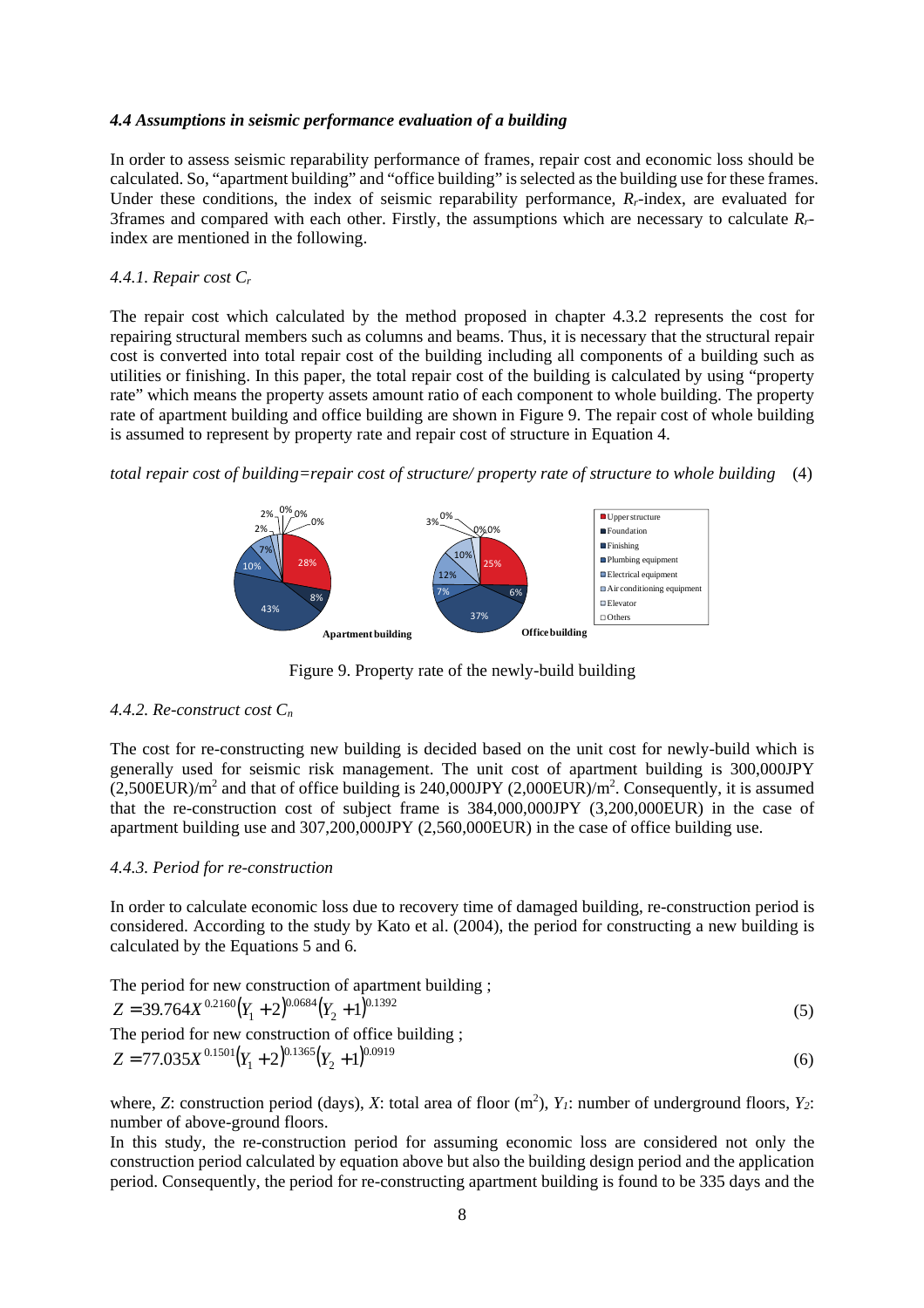period for re-constructing new office building is found to be 378 days.

### *4.4.4. Period of recovery of the building*

Recovery period of the buildings are calculated by reducing the re-construction period showed in chapter 4.4.3. The ratio of recovery period to re-construction period is expressed as the parameter "*w*" which is represented by Equation 7. Here, damage class is represented as "*i*" and it is assumed that the ratio of recovery period of the members with each damage class to re-construction period is expressed as "*Di*". The parameter " $w$ " is evaluated with " $D_i$ " and the rate of members which is categorised each damage class " $r_i$ ". It is difficult to precisely decide the effect coefficient  $D_i$ , whereas, it is assumed as listed in Table 4. Table 5 shows the recovery period when the building reached safety limit state. As a result, the recovery period of total collapse mechanism frame is longer than that of story collapse frame, because total collapsed frame has more damage areas than story collapsed frame.

$$
w = \sum (D_i \times r_i) \tag{7}
$$

*recovery period =w*×*re-construction period* (8)

Table 4. Ratio of recovery period of members with each damage class to re-construction period

| Damage class of member |           |           |               |                       |             |  |  |
|------------------------|-----------|-----------|---------------|-----------------------|-------------|--|--|
| O(None)                | I(Slight) | II(Minor) | III(Moderate) | $\mathbf{V}$ (Severe) | V(Collapse) |  |  |
| $0.0\,$                | $\rm 0.0$ | v. i      | ∪.∠           | u.o                   |             |  |  |

| Total                 |                      |                      | $\Omega$         |                  | $\mathbf{I}$   | Ш                | IV               | V                |                       | Recovery period    |     |
|-----------------------|----------------------|----------------------|------------------|------------------|----------------|------------------|------------------|------------------|-----------------------|--------------------|-----|
| number of<br>members  |                      | $D_i = 0.0$          | $D=0.0$          | $D_i = 0.1$      | $D_i = 0.2$    | $D_i = 0.8$      | $D_i = 1.0$      | w                | apartment<br>building | office<br>building |     |
| S <sub>0</sub> 3      | number of<br>members | 8                    | 23               | $\boldsymbol{0}$ | $\overline{0}$ | 5                | $\boldsymbol{0}$ | 0.11             | 37                    | 42                 |     |
|                       |                      | Rate                 | 22.2             | 63.9             | 0.0            | 13.9             | 0.0              | 0.0              |                       |                    |     |
| 36<br>S <sub>06</sub> |                      | number of<br>members | $\overline{4}$   | 27               | $\theta$       | $\boldsymbol{0}$ | 5                | $\boldsymbol{0}$ | 0.11                  | 37                 | 42  |
|                       | Rate                 | 11.1                 | 75.0             | 0.0              | 0.0            | 13.9             | 0.0              |                  |                       |                    |     |
| <b>T03</b>            |                      | number of<br>members | $\boldsymbol{0}$ | 20               | 4              | $\mathbf{0}$     | 12               | $\boldsymbol{0}$ | 0.28                  | 93                 | 105 |
|                       |                      | Rate                 | 0.0              | 55.6             | 11.1           | 0.0              | 33.3             | 0.0              |                       |                    |     |

Table 5. Recovery period of subject buildings at the safety limit state

*4.4.4. Economic loss due to re-construction Ln and economic loss due to recovery L<sup>r</sup>*

Economic loss of subject buildings is set based on rental fee or on average annual profits. Apartment building is considered as rental use, and the rental fee is assumed to  $3,500$ JPY (29.17EUR) /m<sup>2</sup>/month. The average annual profit of office building is considered as 15,000,000JPY (125,000EUR). Thus, economic loss of these buildings is calculated from the recovery period and rental fee or annual profit.

# *4.5 Seismic reparability performance of subject buildings*

Using these assumptions, Index- $R_r$  of subject buildings is calculated and the relationship between the ratio of input seismic motion to basic seismic motion and Index-*Rr* are compared in Figure 10. As for the apartment building, index- $R_r$  of T03 with the type of total collapse mechanism is larger than that of S03 and S06 frame at safety limit state. Especially, although seismic performance of T03 are nearly the same with S06, Index-*R<sub>r</sub>* of T03 frame shows the twice with that of S06's. The same trends can be seen for apartment building and office building. Thus, even if the intensity of input seismic motion is nearly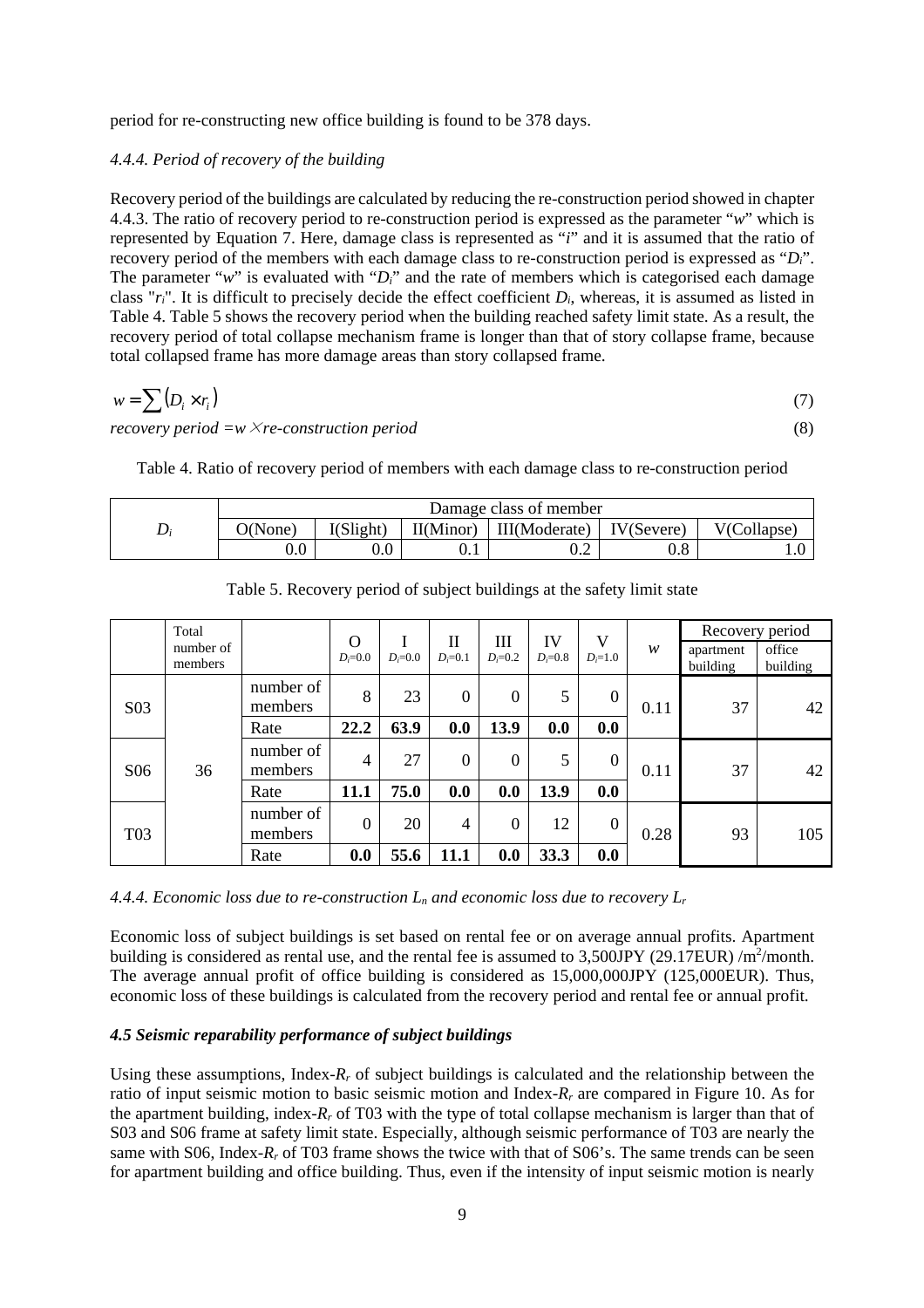the same, the reparability performance differs largely because of differences of collapse mechanism. The reparability performance of total collapse mechanism, which is recommended when structural design is conducted, can be lower evaluated than that of story collapse mechanism.



Figure 10. Property rate by the difference of using purpose

# **5. DISCUSSION OF SEISMIC REPARABILITY LIMIT STATE OF THE WHOLE BUILDING**

In this study, the reparability performance of the building is decided from the repair cost and economic loss of the building. Another method of determining seismic limit state of R/C structure, which is described in "Guidelines for Performance Evaluation of Earthquake Resistant Reinforced Concrete Buildings (Draft) "(AIJ, 2004), is introduced. According to the method, the limit state of the structure is decided from the story limit state, which is determined from the rate of each damage class of the member. Safety limit state, which evaluates the dangerousness of structural collapse, can be decided from the safety limit state of one story which has the largest damage. On the other hand, it is rational that the reparability limit state is decided from the amount of damage and/or repair cost of whole building. Thus, in the paper, the reparability limit state is evaluated considering damage class of all the members and is decided from the rate of the member which is categorized to each damage class.

 In this paper, the criteria of seismic reparability limit state I is defined as the point when no member reached to damage class III and the criteria of seismic reparability limit state II is defined as the point when no member reached to damage class IV.

According to these criterions, the relationships between index- $R_r$  and the ratio of members which is categorised each damage class are shown in Figure 11. The lines of each safety limit state determined by push-over analysis are also shown. Figure 11 shows the result of apartment building. The index-*R<sup>r</sup>* of S03 and S06, which are story collapse buildings, show about 3 % when they reached to reparability limit state I and show about 5 % when they reached to reparability limit state II. On the other hand, the index- $R_r$  of T03, which is total collapse building, shows about 4.5 % when it reached to reparability limit state I and show about 9 % when it reached to reparability limit state II. It can be said that reparability performance of building is strongly affected by the type of collapse mechanism. Story collapsed building has lower index-*Rr* than total collapsed building, because it has fewer damage areas are , is evaluated lower of index -*Rr* than that of total collapsed building.